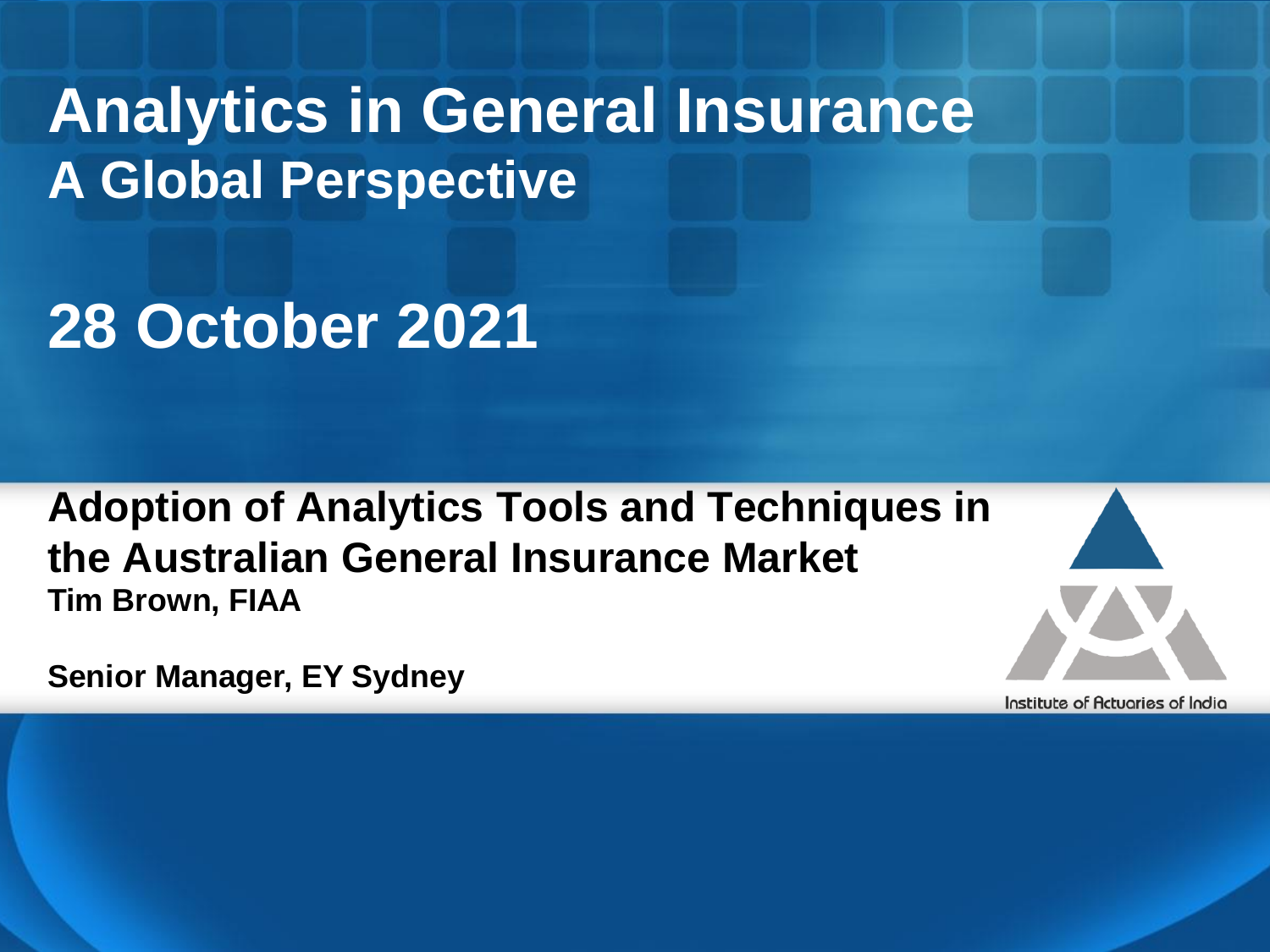# Agenda



- Introduction and a brief history of analytics from an Australian perspective
- Technical sophistication / complexity
	- Product / market adoption of technology and techniques
	- Natural perils modelling
- Tools and techniques overview
- Use and misuse of complex models
- Black box addressing a loss of visibility
- What does the future look like?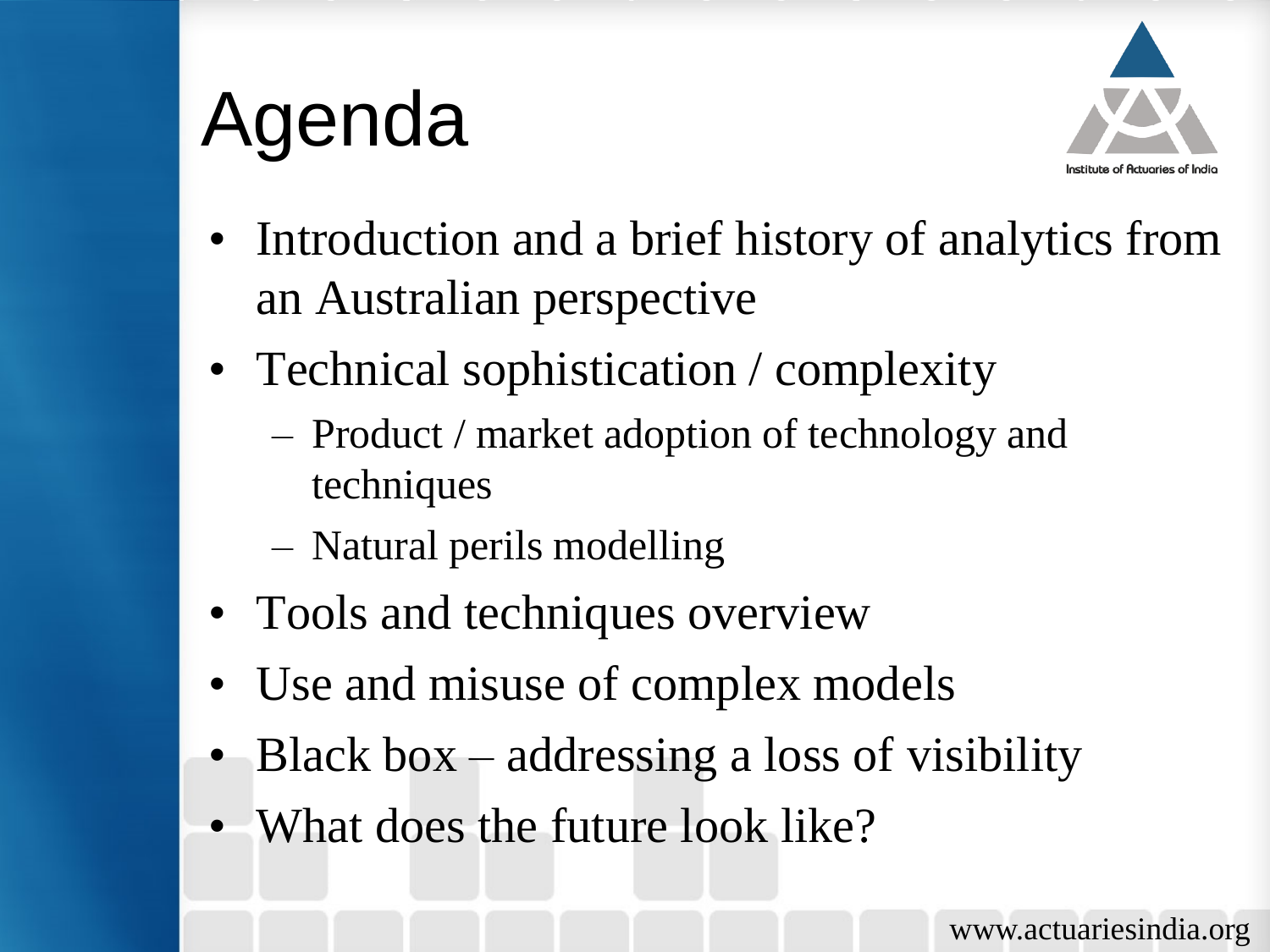# The Australian GI Market



*Observations & opinion*

- Evolved from a mainly government / state-gov / mutual model to largely a collection of privatised insurance companies
- Three insurers traditionally held the significant majority of market-share, now arguably a 'big four': IAG, Suncorp, QBE and Allianz
- Historically, competition *may* have been less intense than other global nonlife markets but this has changed and challenger brands (many internationally owned) have been successful in gaining market share
- Investment in technical capability has been high, with all the major insurers having significant in-house actuarial and analytics teams, large project & software budgets
- Regulatory scrutiny is high, capital standards are stringent, customer and social *fairness* is a priority: all impacting the approach to using data, the models adopted and prices charged
- Australia and New Zealand are subject to a wide range of high-impact, frequently occurring natural perils / catastrophe risks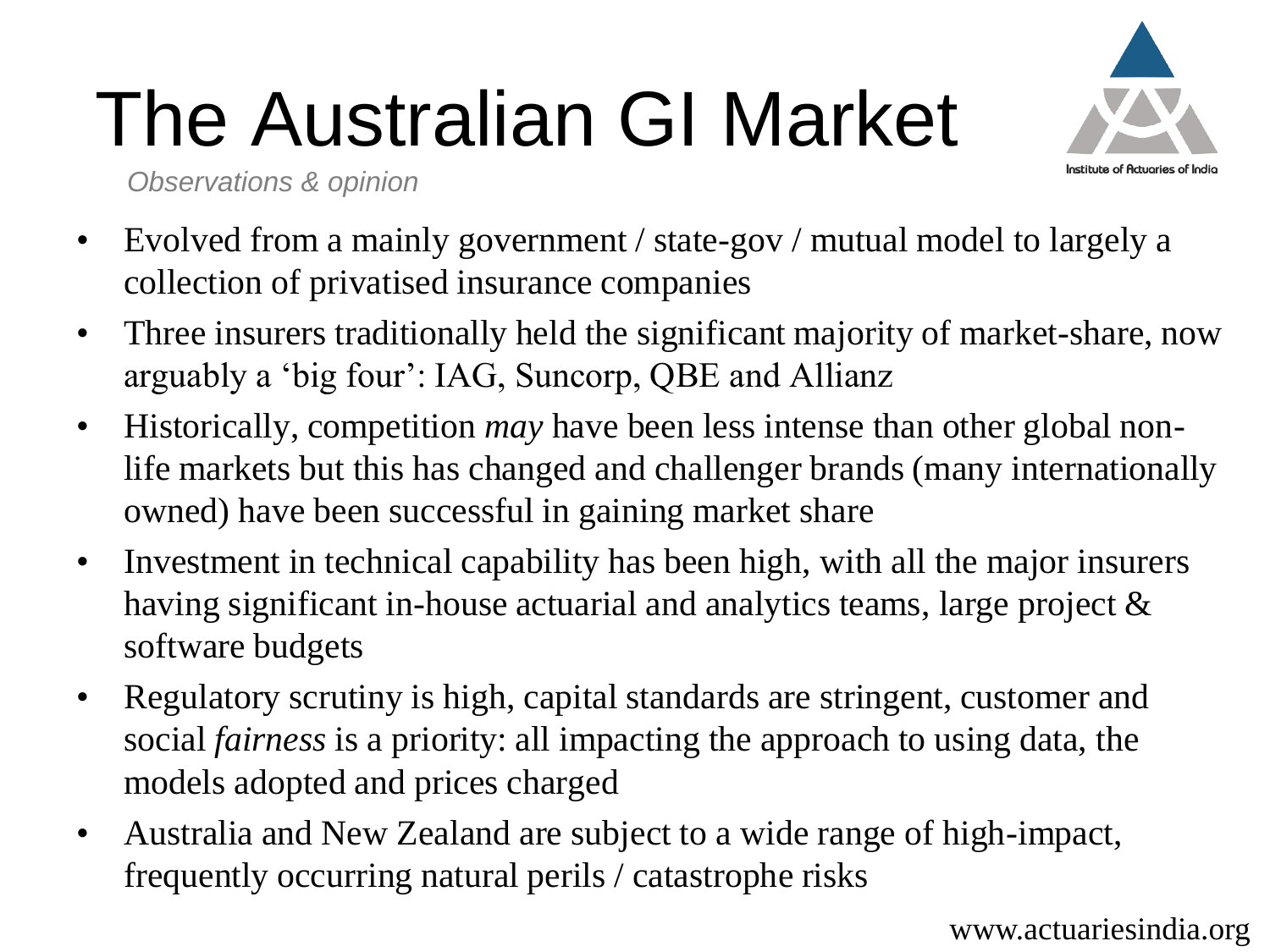## Premium Composition and Examples of Analytics Applications

**Year ending Jun-21, GWP (Private Insurer-Only) by Class of Business**

[% Private GI market, ex-Health; \$B AUD, ₹B Rupees]

| <b>Domestic</b>                                |  |
|------------------------------------------------|--|
| motor                                          |  |
| vehicle, 20%,                                  |  |
| <b>SPUSE OVERTS</b>                            |  |
| 680.5                                          |  |
| householders,                                  |  |
| <b>Fire and 10.4,</b>                          |  |
| induśtrial<br><b 584.3<="" th=""><th></th></b> |  |
| special risks                                  |  |
| <b>CSRpullSby</b>                              |  |
|                                                |  |
| <b>862.P</b> ) motor                           |  |
| vehicle*, 6%,                                  |  |
| <b>PBofessional</b>                            |  |
| hidemnity,                                     |  |
|                                                |  |
| 6%, \$B 3.3,<br>Public and                     |  |
| product                                        |  |
| liability, 5%,                                 |  |
| <b>SBruheFBial</b>                             |  |
| h7dt0r                                         |  |
| vehicle, 5%,                                   |  |
| $\frac{\$B~3.1, \Epsilon}{\$mplovers}$         |  |
| liability*,                                    |  |
| 4%, \$B 2.2,                                   |  |
|                                                |  |
| <b>EBndet:2</b>                                |  |
| Mortgage,                                      |  |
| 2%, \$B 1.3,                                   |  |
| ₹B 75.5                                        |  |

Institute of Actuaries of India

#### **Property classes**

- Risk cost models
- Demand models, marketing
- Price optimisation
- Competitor price deconstruction
- Geospatial models
- Natural perils models

#### **Bodily Injury Liability**

- Pricing / risk cost
- Claims triage models
- Scheme / insurer / claims manager performance models: return to work, continuance rates
- **Regulatory supervision** models

### **Other / All**

• Fraud detection models

www.actuariesindia.org

*Source: APRA quarterly GI performance statistics, Dec 2002 to June 2021 \* CTP and Employers' Liability premiums exclude significant publicly underwritten components*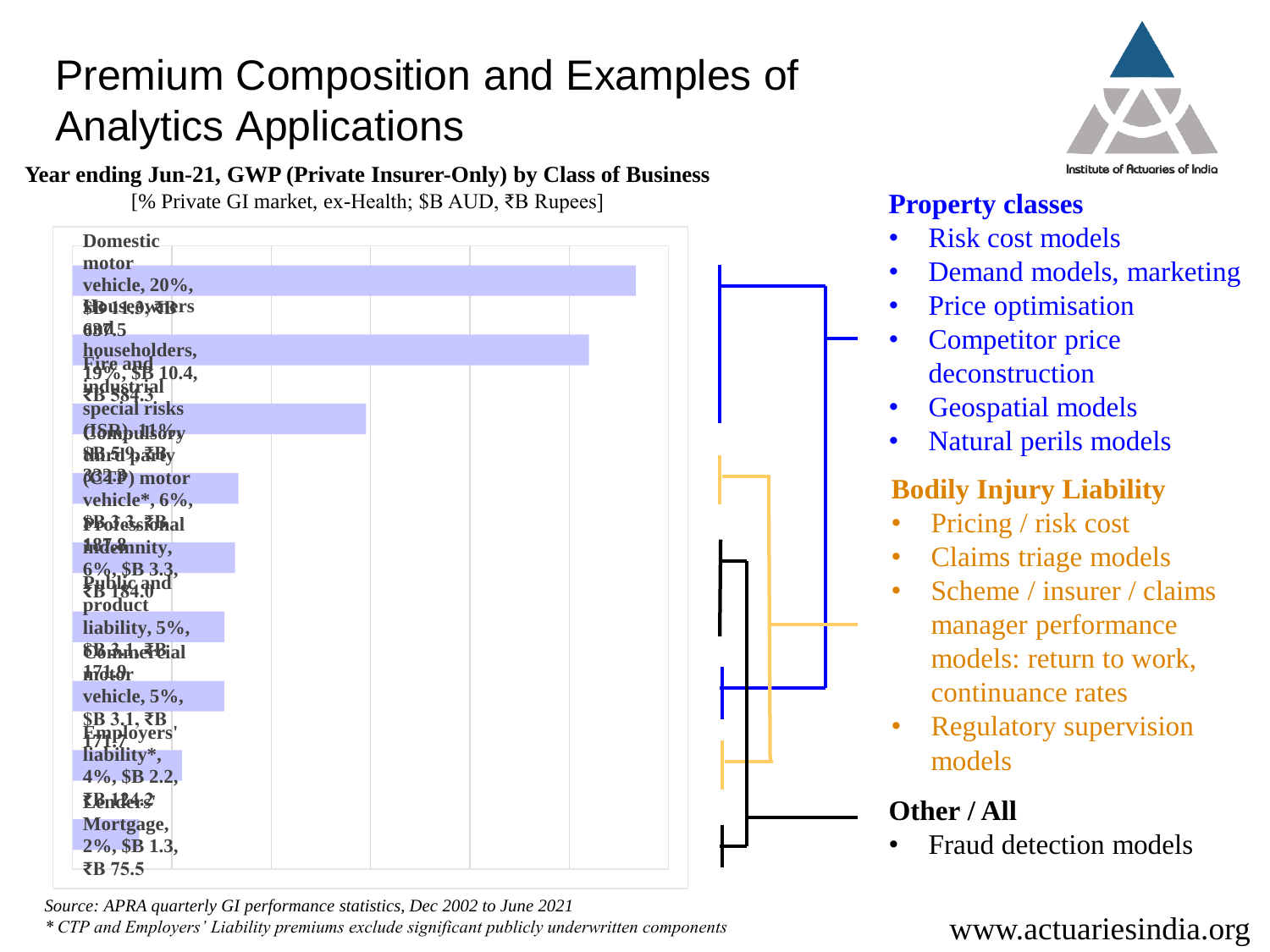# Analytics Complexity



### **Why?**

- Data volumes permit complexity
- The process or relationship being modelled is itself complex
- Competition is fierce
- Prices are free to move / decisions are unrestricted

## **Why not?**

- Data is sparse
- The relationships being modelled are simple and well-understood
- Expert judgement and qualitative assessment are superior to analytical techniques
- Complexity is contrived

| $\rightarrow$ Increasing justification for analytical complexity?<br>(highly subjective, for discussion purposes)<br>Increasing justification for expert judgement? |                                                       |                                                                  |  |                                              |
|---------------------------------------------------------------------------------------------------------------------------------------------------------------------|-------------------------------------------------------|------------------------------------------------------------------|--|----------------------------------------------|
| Product<br>Liability, D&O                                                                                                                                           | Workers'<br>Compensation<br>Professional<br>Indemnity | Commercial $\sqrt{ }$<br>Motor<br>ISR/<br>Commercial<br>Property |  | Short-tail<br>personal lines:<br>motor, home |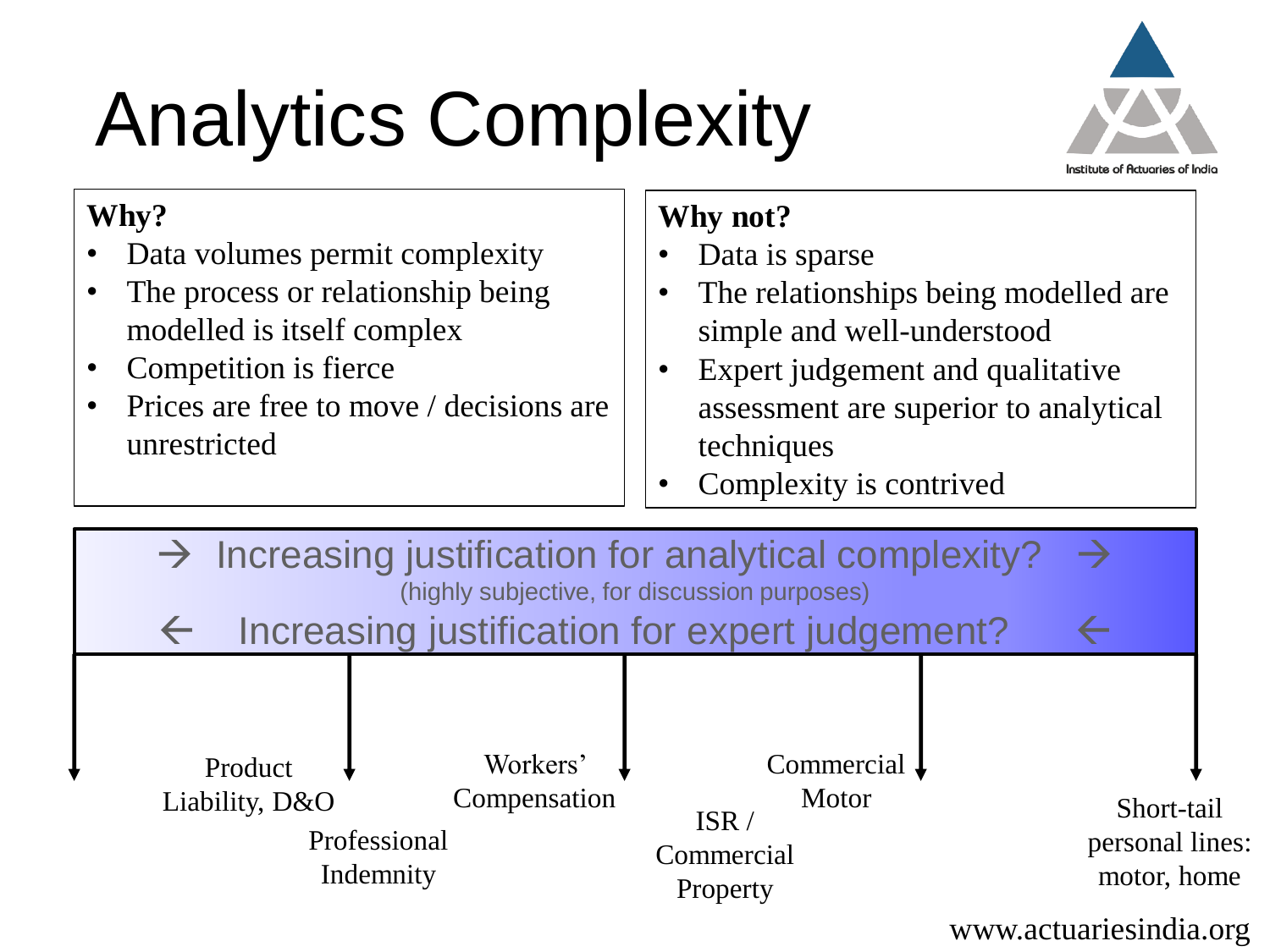# Tools & Techniques



*A limited sample of software packages commonly used for analytics applications in Australian general insurance:*

| <b>Long-standing</b>        | <b>Freeware</b>                                                                         | <b>Proprietary</b>                                                       | <b>Visualisation</b>                   |
|-----------------------------|-----------------------------------------------------------------------------------------|--------------------------------------------------------------------------|----------------------------------------|
|                             |                                                                                         | <b>Modelling</b>                                                         |                                        |
| <b>SAS</b>                  | R                                                                                       |                                                                          | <b>Tableau</b>                         |
| <b>Excel</b> / Visual Basic | Python                                                                                  | <b>EMBLEM</b>                                                            | Power BI                               |
| <b>SQL</b>                  | $\bullet\hspace{0.1cm} \bullet\hspace{0.1cm}\bullet\hspace{0.1cm}\bullet\hspace{0.1cm}$ | <b>RADAR</b>                                                             | $R/R$ Shiny                            |
| Access                      |                                                                                         | <b>CART/MARS</b>                                                         | $\bullet\quad\bullet\quad\bullet\quad$ |
| $\bullet\bullet\bullet$     |                                                                                         | $\bullet\hspace{0.1cm}\bullet\hspace{0.1cm}\bullet\hspace{0.1cm}\bullet$ |                                        |

*A limited sample of techniques commonly used for analytics applications in Australian general insurance:*

### **Traditional (?)**

- **Regression**
- Generalised Linear Models (GLMs)
	- Pricing risk models
	- Statistical case estimation
	- Demand models
	- …
- Decision Trees

### **Modern (?) & Emerging (?)**

- Ensemble learning (e.g. boosting)
	- Fairly common for a machine learning model to be at least considered to supersede a traditional pricing model
- **Clustering**
- Neural networks

!!! Actually, many techniques thought to be modern have existed for decades!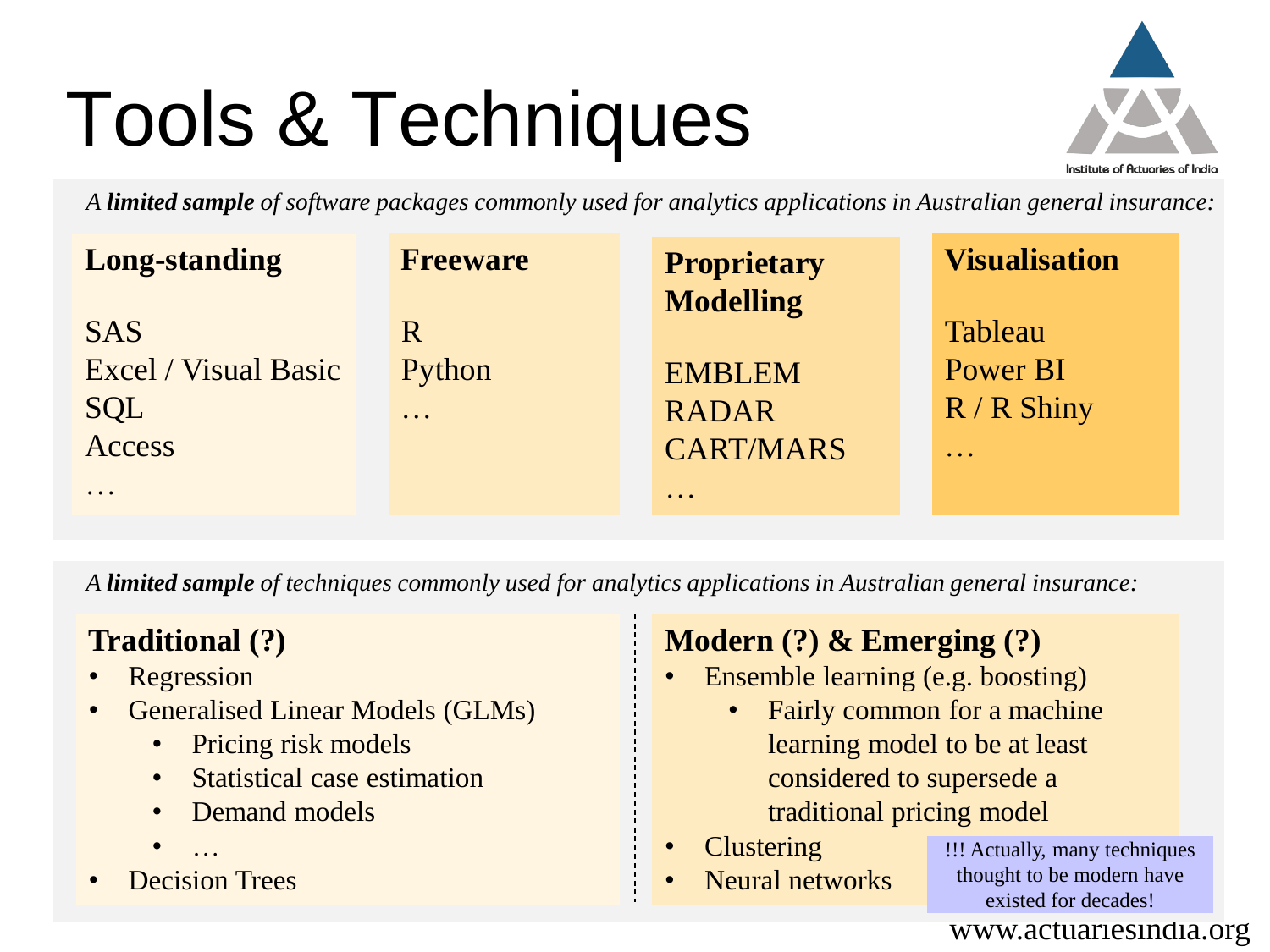## Model Selection

Examples of a **less open approach** to choosing a technical model:



nstitute of Actuaries of Indic

*I've already made my mind up and the decisionmaking process lacked depth*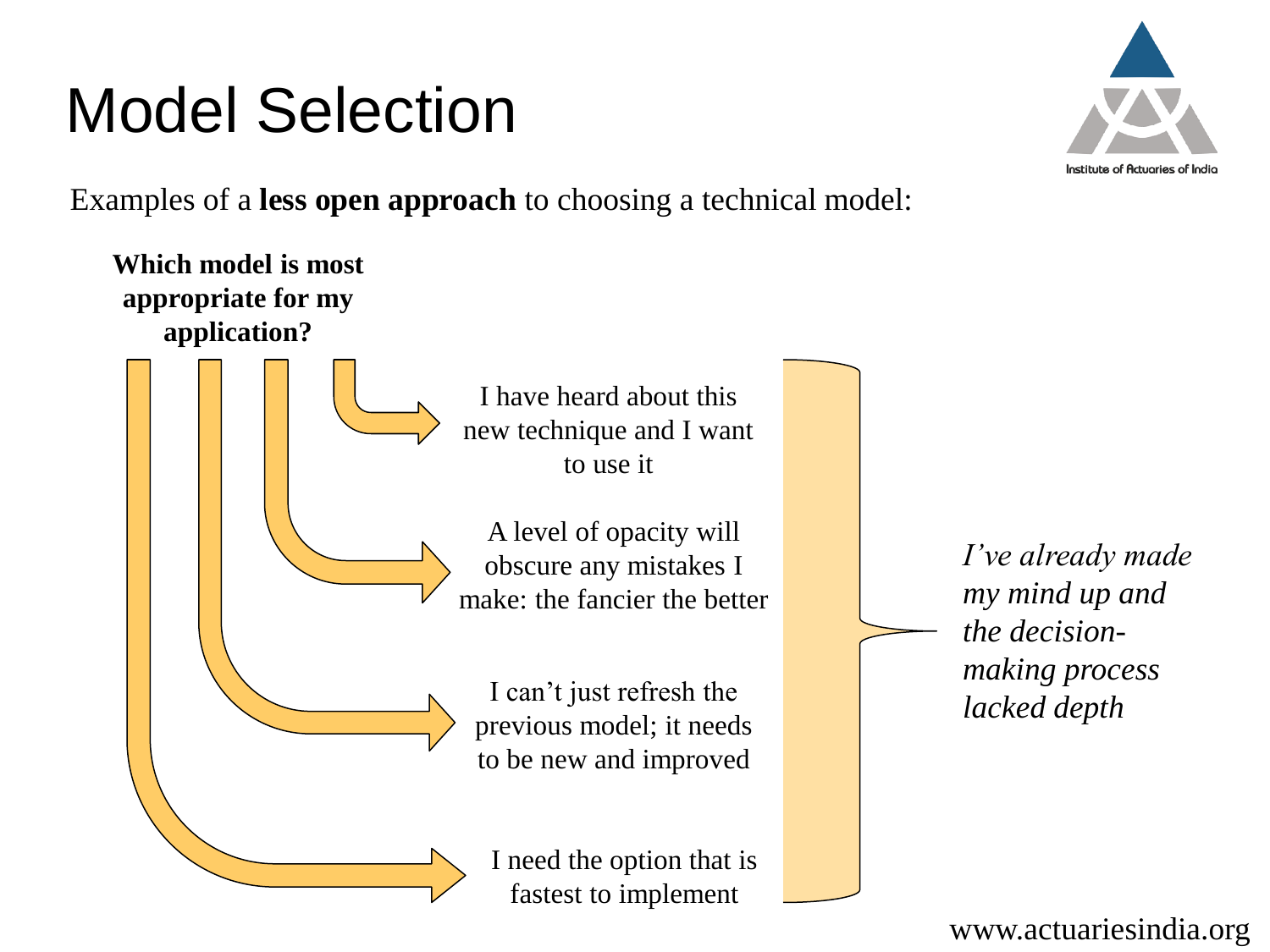## Model Selection



*How much time do I have? It may be better to start with an approach I'm familiar with.*

*What is my most interpretable option? …*

*How detailed is the data? What level of predictive power do I require?*

*…*

*I've narrowed my options down to two? Examples of user-specific considerations:*

#### **GLM**

- Am I familiar with the underlying statistical concepts?
- How am I planning to choose a model structure?
- What will my diagnostics be?

#### **Gradient Boosting**

- Am I familiar with the technique, its documentation, source code?
- If not, am I comfortable to use the technique?
- What will my diagnostics be?

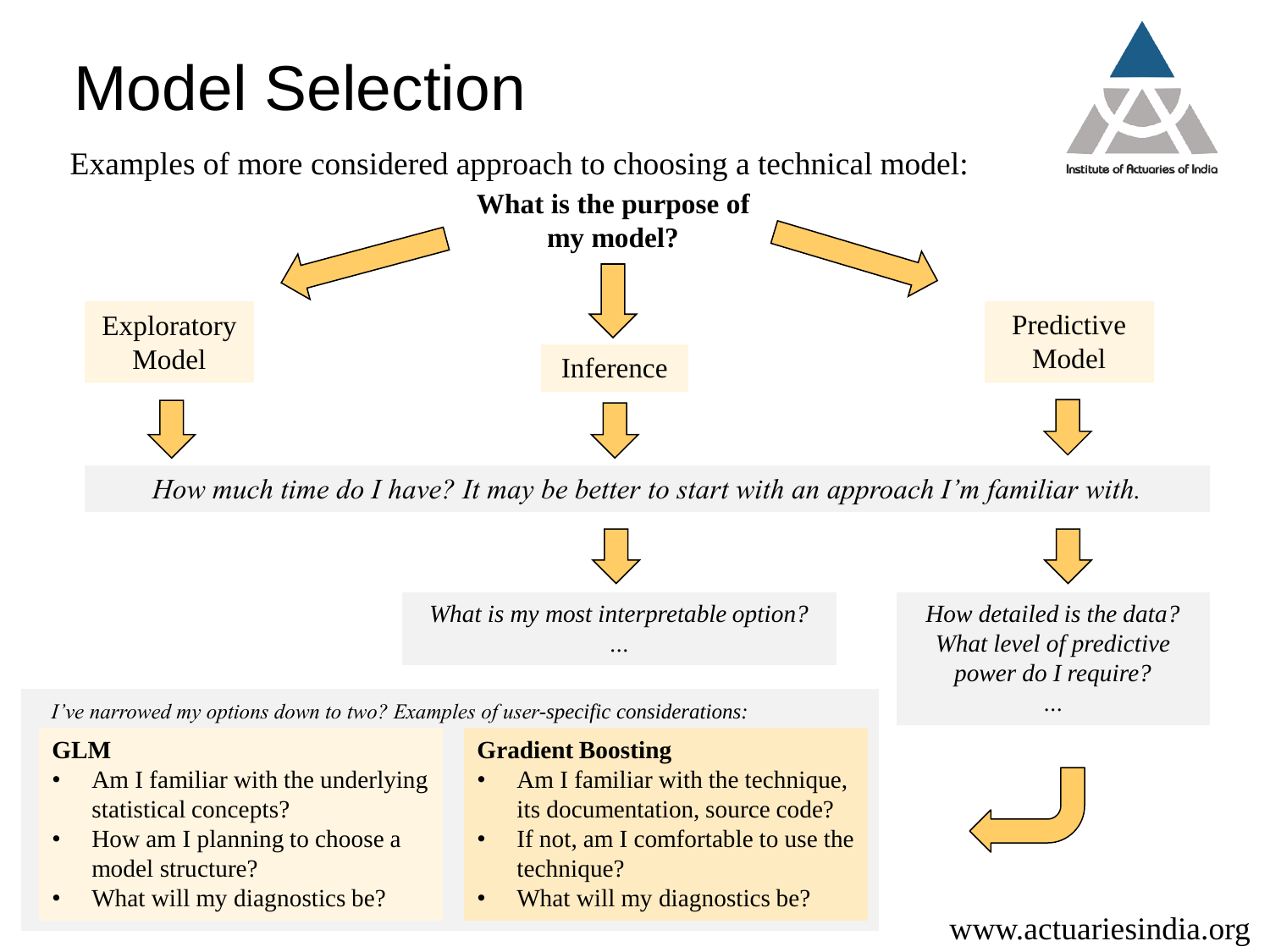# Visibility of Model Structure

A simple example of where a traditional, visual technique helps avoid overfitting and the 'black box' equivalent:



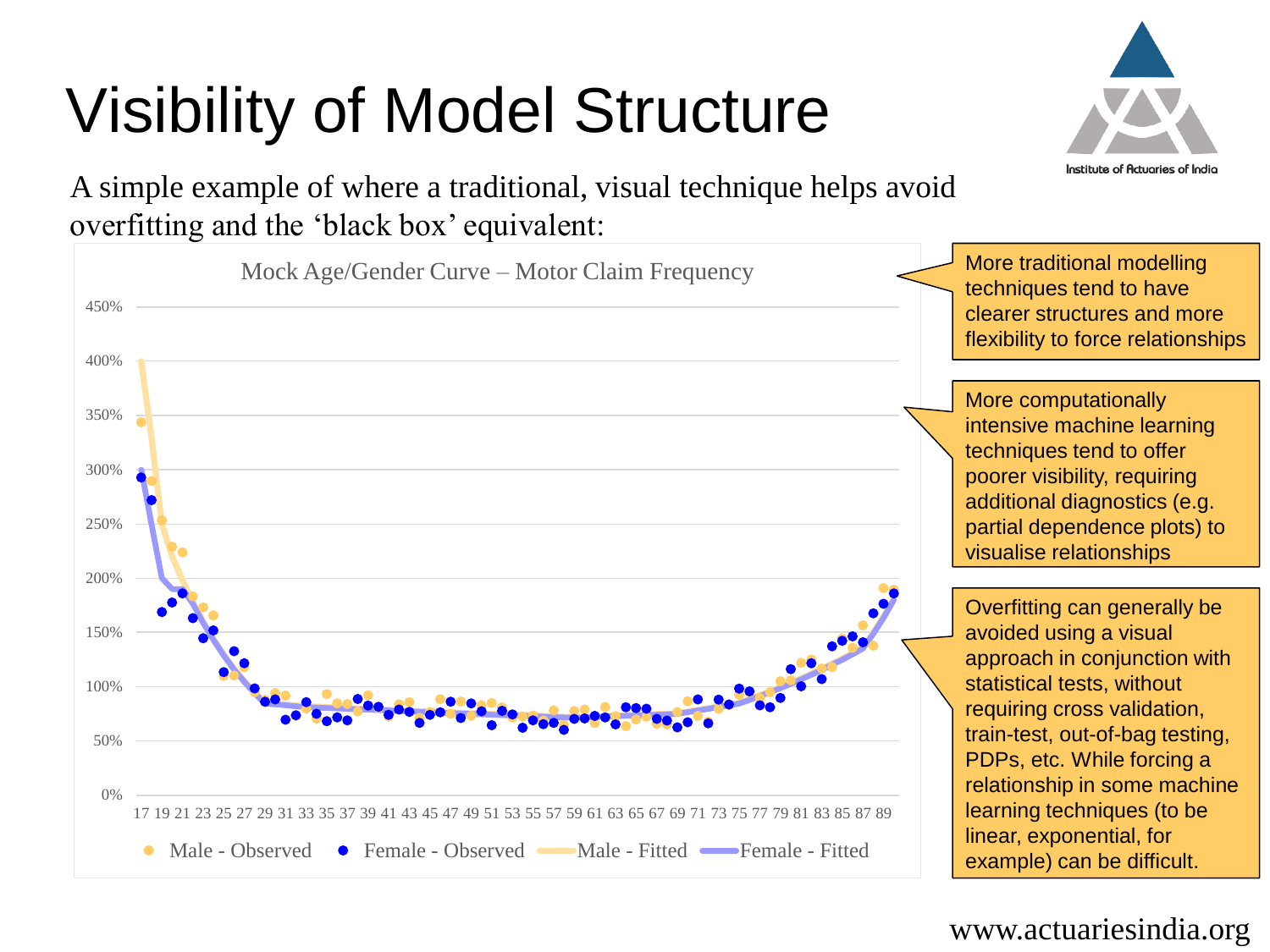# Natural Perils / Catastrophes





• Storm / Hail

Institute of Actuories of India

- Flood
- **Cyclone**
- **Bushfire**
- **Earthquake**

*Many future advances in analytical capabilities could be in the natural perils / geospatial categories, as this is may be the area of greatest uncertainty / change.*